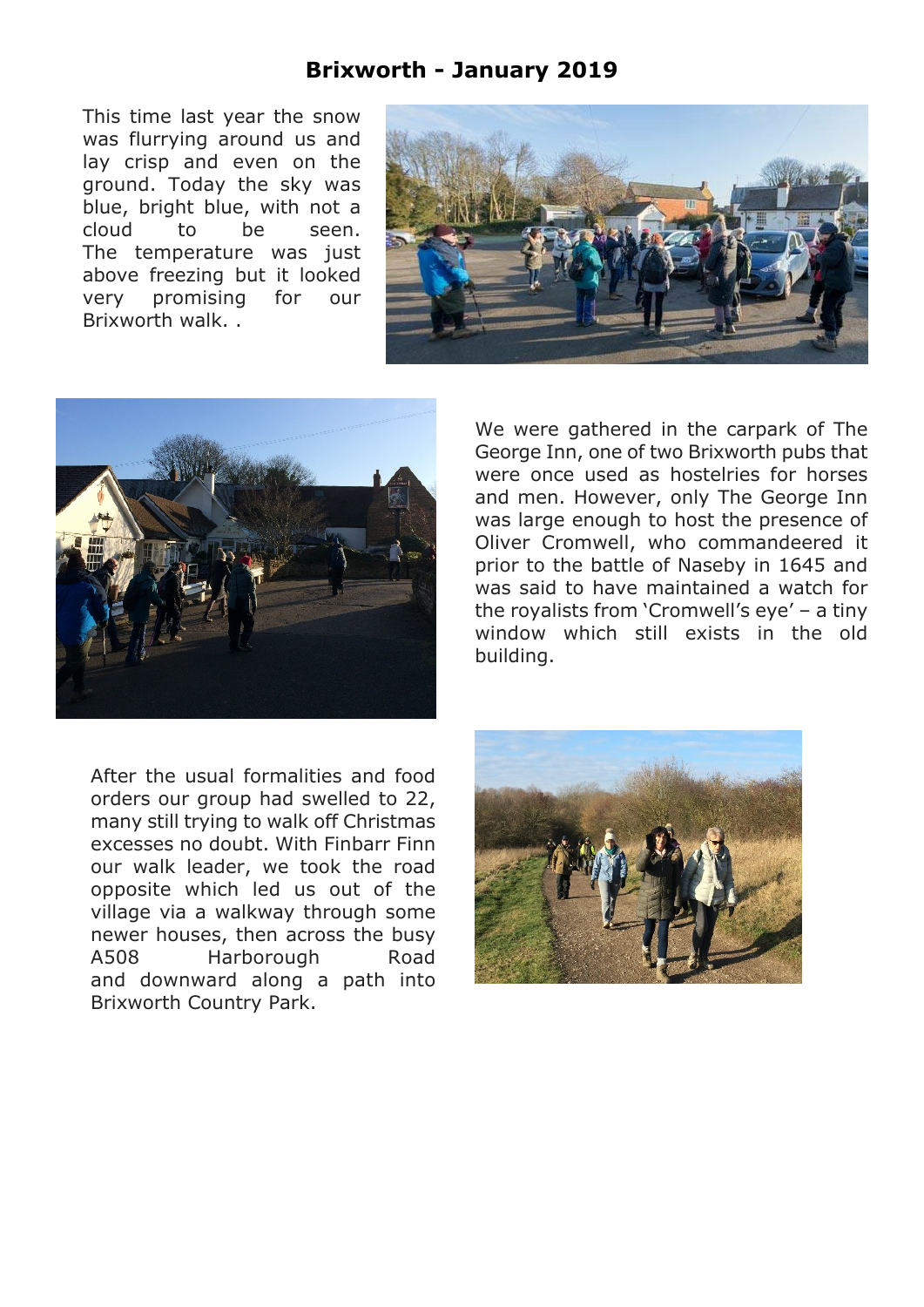Opened in 1997 with Millennium money, the Park has become a hub of activity with a cafe, a children's play area and cycle hire, with the water and surrounding woodland being a magnet for wildlife. A track through a copse of leafless trees brought us onto the wide asphalt track, so loved by cyclists and joggers, and it was this undulating road that we followed. With the expanse of Pitsford Reservoir water and the bright burning glow of the winter sun over the horizon to our right, negotiating oncoming cyclists and joggers proved to be quite difficult at times. Sausage dogs with wet undercarriages and Boxers tugging at their leads were just a few of our canine friends out today.





The Reservoir has a distinct narrowing that a wintering Great Northern Diver normally frequents, and it was at this point we took a gate and finger post to the left on a path skirting a field of very young bean plants.